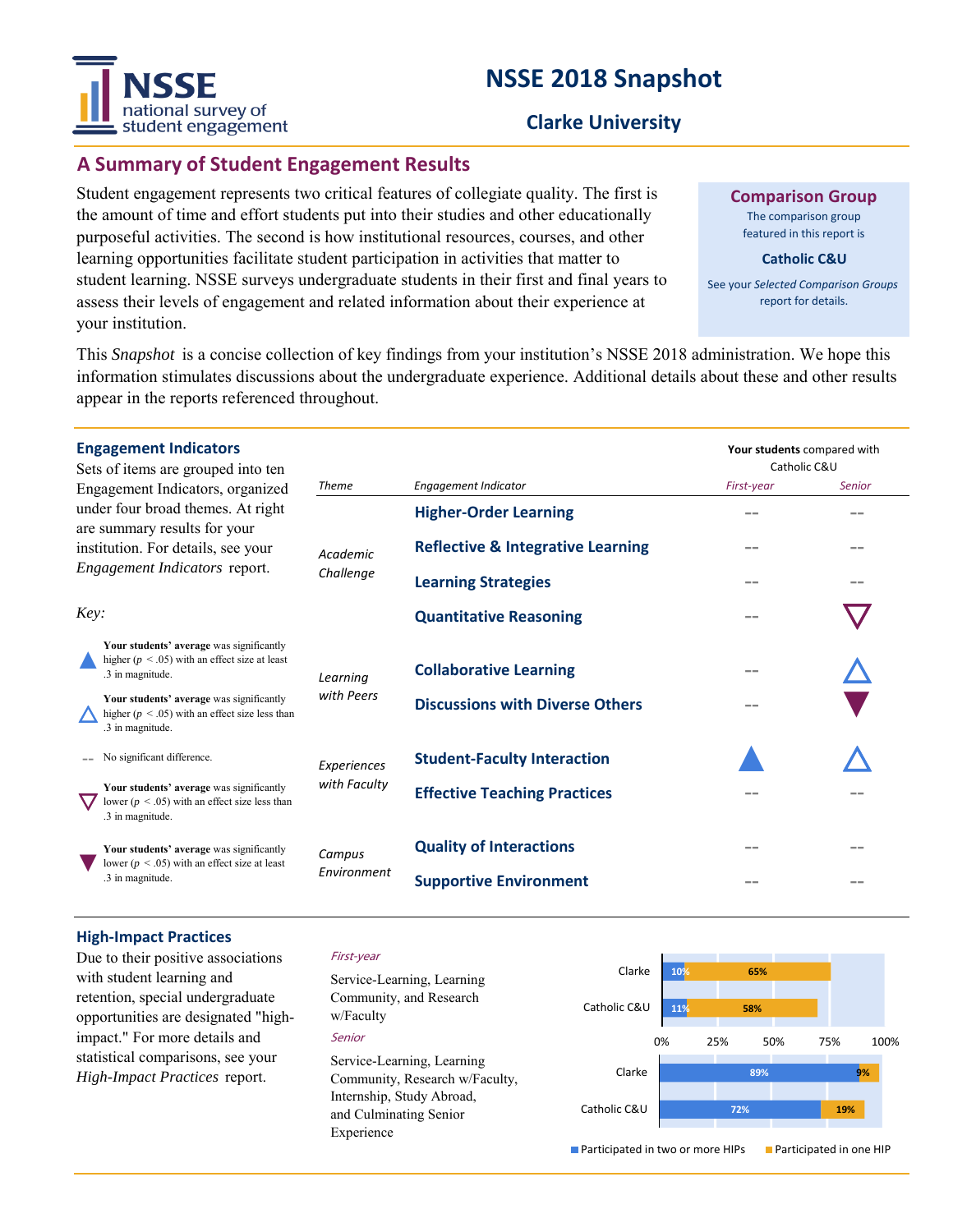

# **NSSE 2018 Snapshot**

# **Clarke University**

## **Academic Challenge: Additional Results**

The Academic Challenge theme contains four Engagement Indicators as well as several important individual items. The results presented here provide an overview of these individual items. For more information about the Academic Challenge theme, see your *Engagement Indicators* report. To further explore individual item results, see your *Frequencies and Statistical Comparisons,* the *Major Field Report,* the *Online Institutional Report,* or the Report Builder.



### **Challenging Students to Do Their Best Work <b>Academic Emphasis**

To what extent did students' courses challenge them to do their best work? Response options ranged from  $1 =$  "Not at all" to  $7 =$  "Very much."



How much did students say their institution emphasizes spending significant time studying and on academic work? Response options included "Very much," "Quite a bit," "Some," and "Very little."

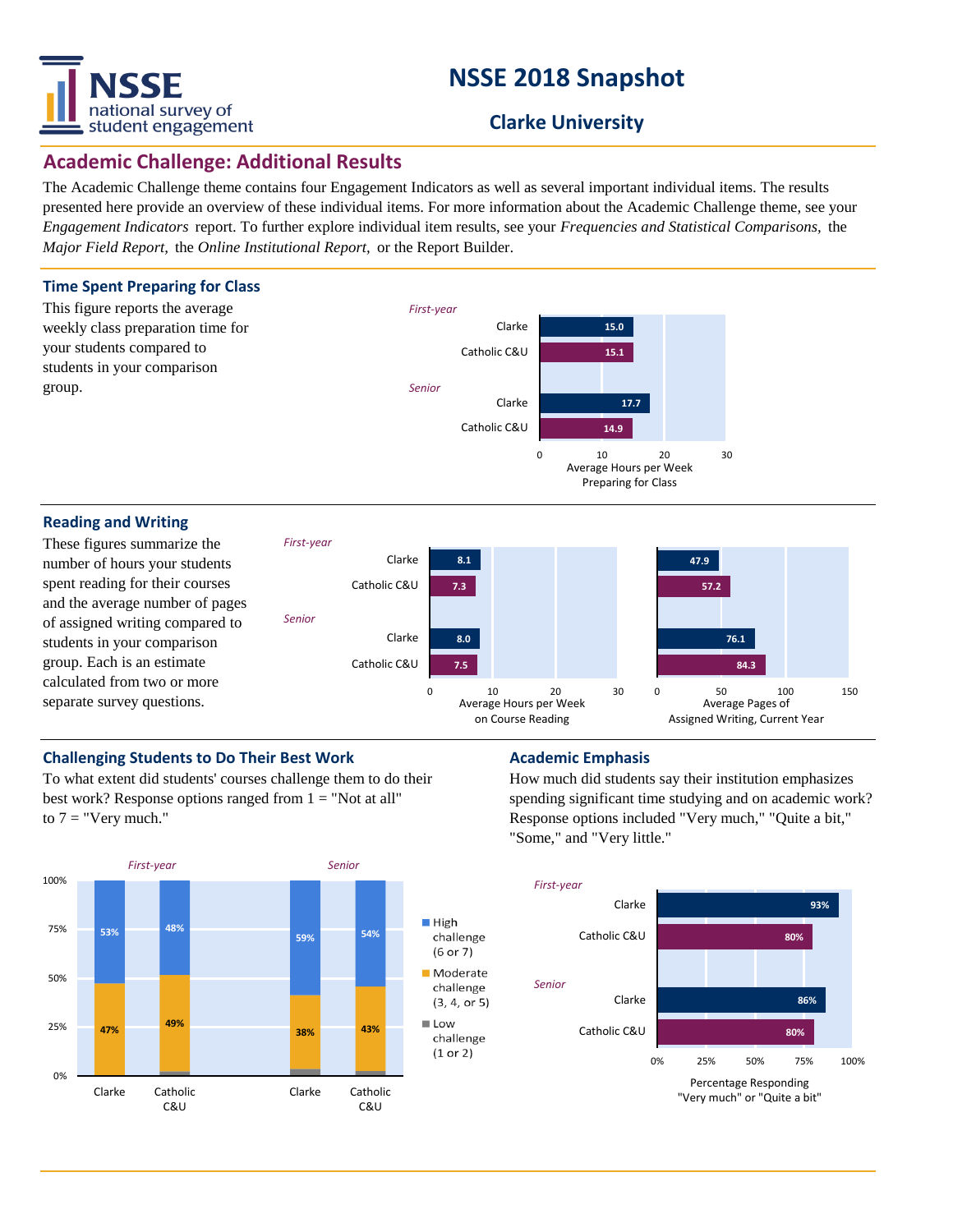# national survey of student engagement

# **NSSE 2018 Snapshot**

# **Clarke University**

## **Item Comparisons**

By examining individual NSSE questions, you can better understand what contributes to your institution's performance on the Engagement Indicators. This section displays the five questions<sup>a</sup> on which your students scored the highest and the five questions on which they scored the lowest, relative to students in your comparison group. Parenthetical notes indicate whether an item belongs to a specific Engagement Indicator or is a High-Impact Practice. While these questions represent the largest differences (in percentage points), they may not be the most important to your institutional mission or current program or policy goals. For additional results, see your *Frequencies and Statistical Comparisons* report.

#### **First-year**

**Senior**

### **Highest Performing Relative to Catholic C&U**

| Talked about career plans with a faculty member <sup>b</sup> (SF)                                     |  |  |  |  |  |  |  |
|-------------------------------------------------------------------------------------------------------|--|--|--|--|--|--|--|
| Instructors provided prompt and detailed feedback on tests or completed assignments <sup>c</sup> (ET) |  |  |  |  |  |  |  |
| Discussed course topics, ideas, or concepts with a faculty member outside of class <sup>b</sup> (SF)  |  |  |  |  |  |  |  |
| Institution emphasis on providing opportunities to be involved socially <sup>c</sup> (SE)             |  |  |  |  |  |  |  |
| Institution emphasis on studying and academic work <sup>c</sup>                                       |  |  |  |  |  |  |  |
| _ _ _ _ _ _ _ _ _ _ _                                                                                 |  |  |  |  |  |  |  |

#### **Lowest Performing Relative to Catholic C&U**

**Highest Performing Relative to Catholic C&U**

Asked another student to help you understand course material<sup>b</sup> (CL)

**Lowest Performing Relative to Catholic C&U**

Completed a culminating senior experience (…) (HIP)

Talked about career plans with a faculty member $^{\rm b}$  (SF)

Quality of interactions with academic advisors<sup>d</sup> (QI)

Participated in a study abroad program (HIP) Assigned more than 50 pages of writing<sup>8</sup>

Included diverse perspectives (...) in course discussions or assignments $^{\rm b}$  (RI) Examined the strengths and weaknesses of your own views on a topic or issue $^{\circ}$  (RI) Assigned more than 50 pages of writing $<sup>g</sup>$ </sup>

Participated in a learning community or some other formal program where… (HIP) Tried to better understand someone else's views by imagining...his or her perspective  $^{\text{b}}$  (RI)

About how many courses have included a community-based project (service-learning)? $^{\text{e}}$  (HIP)

Reached conclusions based on your own analysis of numerical information  $\left( ...\right) ^{\mathsf{b}}$  (QR)

Quality of interactions with other administrative staff and offices  $\left( ...\right) ^{d}\left( \mathsf{Q}\right)$ Discussions with... People of a race or ethnicity other than your own<sup>b</sup> (DD)



Percentage Point Difference with Catholic C&U



#### Percentage Point Difference with Catholic C&U

a. The displays on this page draw from the items that make up the ten Engagement Indicators (EIs), six High-Impact Practices (HIPs), and the additional academic challenge items reported on page 2. Key to abbreviations for EI items: HO = Higher-Order Learning,  $RI =$  Reflective & Integrative Learning,  $LS =$  Learning Strategies,  $QR =$  Quantitative Reasoning, CL = Collaborative Learning, DD = Discussions with Diverse Others, SF = Student-Faculty Interaction, ET = Effective Teaching Practices, QI = Quality of Interactions, SE = Supportive Environment. HIP items are also indicated. Item numbering corresponds to the survey facsimile included in your *Institutional Report* and available on the NSSE website.

b. Combination of students responding "Very often" or "Often." c. Combination of students responding "Very much" or "Quite a bit."

d. Rated at least 6 on a 7-point scale.

e. Percentage reporting at least "Some."

f. Estimate based on the reported amount of course preparation time spent on assigned reading.

g. Estimate based on number of assigned writing tasks of various lengths.